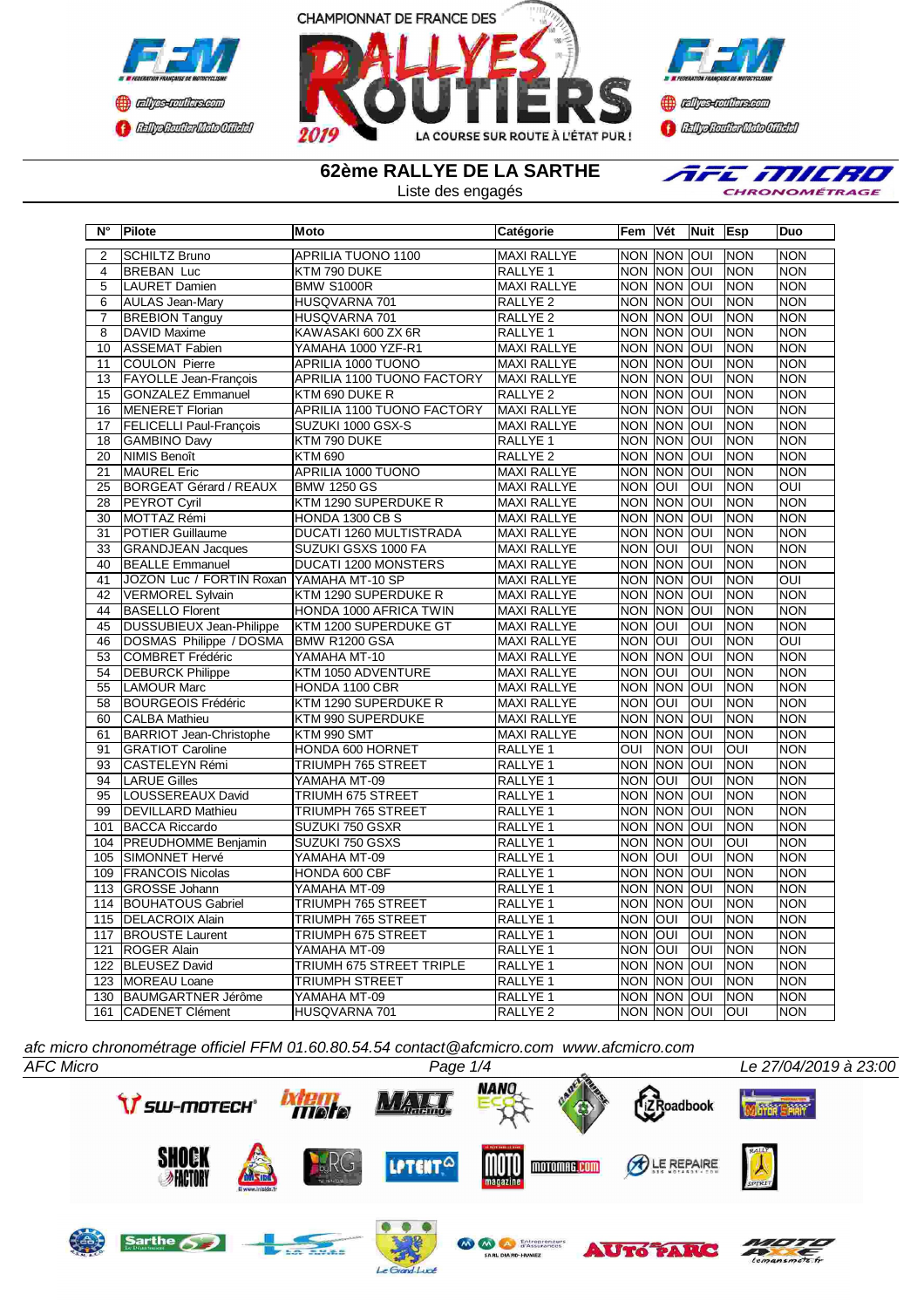



**Confederation Complementation** 

## 62ème RALLYE DE LA SARTHE Liste des engagés



| $N^\circ$        | Pilote                        | Moto                         | Catégorie           | Fem            | Vét            | Nuit            | <b>Esp</b> | Duo        |
|------------------|-------------------------------|------------------------------|---------------------|----------------|----------------|-----------------|------------|------------|
| 162              | DUPUIS-MAURIN Valéryane       | KAWASAKI 650 ER6             | RALLYE <sub>2</sub> | OUI            | Inon           | loui            | <b>NON</b> | <b>NON</b> |
| 163              | <b>JOUANEN Vincent</b>        | KTM 450 EXC                  | <b>RALLYE 2</b>     | <b>NON</b>     | <b>NON</b>     | loui            | <b>NON</b> | <b>NON</b> |
| 164              | PETUAUD-LETANG Bruno          | HUSQVARNA 701                | RALLYE <sub>2</sub> | <b>NON</b>     | <b>NON</b>     | loui            | <b>NON</b> | <b>NON</b> |
| 165              | <b>DELORME</b> Maxime         | HUSQVARNA 701                | <b>RALLYE 2</b>     | <b>NON</b>     | <b>NON</b>     | loui            | <b>NON</b> | <b>NON</b> |
| 166              | <b>BRUNEAU Mathieu</b>        | HONDA 750 X ADV              | <b>RALLYE 2</b>     | <b>NON</b>     | <b>NON</b>     | loui            | <b>NON</b> | <b>NON</b> |
| 168              | STEPHAN Pierre                | KTM 690 DUKE R               | RALLYE <sub>2</sub> | <b>NON</b>     | <b>NON</b>     | loui            | <b>NON</b> | <b>NON</b> |
| 170              | <b>GILLI Aurélien</b>         | YAMAHA MT-07                 | <b>RALLYE 2</b>     | <b>NON</b>     | <b>NON</b>     | loui            | <b>OUI</b> | <b>NON</b> |
| 172              | <b>SCHMUCK Patrick</b>        | YAMAHA 530 T MAX             | RALLYE <sub>2</sub> | <b>NON</b>     | lon            | loui            | <b>NON</b> | <b>NON</b> |
| 173              | MESSEGHEM Christian           | KAWASAKI 650 VERSYS          | RALLYE <sub>2</sub> | <b>NON</b>     | loui           | loui            | <b>NON</b> | <b>NON</b> |
| 179              | CANET Jean-François           | KTM 690 SMCR                 | <b>RALLYE 2</b>     | <b>NON</b>     | loui           | loui            | <b>NON</b> | <b>NON</b> |
| 180              | <b>OVERNEY Christophe</b>     | HUSQVARNA 501 FE             | RALLYE <sub>2</sub> | <b>NON</b>     | loui           | <b>OUI</b>      | <b>NON</b> | <b>NON</b> |
| 181              | <b>RINGEVAL Julien</b>        | HUSQVARNA 701                | <b>RALLYE 2</b>     | <b>NON</b>     | <b>NON</b>     | loui            | <b>NON</b> | <b>NON</b> |
| 231              | <b>GRASSIAN Baptiste</b>      | HUSQVARNA 401                | RALLYE <sub>3</sub> | <b>NON</b>     | <b>NON</b>     | loui            | <b>NON</b> | <b>NON</b> |
| 232              | <b>FOLTZER Jean-Pierre</b>    | KTM 390 DUKE                 | RALLYE <sub>3</sub> | <b>NON</b>     | loui           | loui            | <b>NON</b> | <b>NON</b> |
| 233              | COLLIOT Philippe              | HONDA 500 CB                 | RALLYE <sub>3</sub> | <b>NON</b>     | <b>NON</b>     | loui            | <b>NON</b> | <b>NON</b> |
| 235              | JARNAC Thomas                 | KTM 390 DUKE                 | RALLYE <sub>3</sub> | <b>NON</b>     | NON            | loui            | <b>OUI</b> | <b>NON</b> |
| 236              | CRESCENCIO Pedro              | KAWASAKI 400 NINJA           | RALLYE <sub>3</sub> | <b>NON</b>     | <b>NON</b>     | loui            | <b>NON</b> | <b>NON</b> |
| 238              | <b>ROUTHIER Florent</b>       | HUSQVARNA 350 FE             | RALLYE <sub>3</sub> | <b>NON</b>     | <b>NON</b>     | loui            | <b>NON</b> | <b>NON</b> |
| 240              | <b>COURTAUD Mathias</b>       | HONDA 500 CB                 | RALLYE <sub>3</sub> | <b>NON</b>     | <b>NON</b>     | loui            | <b>OUI</b> | <b>NON</b> |
| 241              | <b>GROLAND Raphaël</b>        | HONDA 500 CB                 | RALLYE <sub>3</sub> | <b>NON</b>     | loui           | JOUI            | <b>NON</b> | <b>NON</b> |
| 242              | <b>DUHAMEL Daniel</b>         | HONDA 500 CB                 | RALLYE <sub>3</sub> | <b>NON</b>     | <b>NON</b>     | loui            | <b>NON</b> | <b>NON</b> |
| 243              | <b>DUHAMEL Théo</b>           | HONDA 500 CB                 | RALLYE <sub>3</sub> | <b>NON</b>     | <b>NON</b>     | JOUI            | <b>OUI</b> | <b>NON</b> |
| 246              | <b>DION Fabrice</b>           | KTM 390 DUKE                 | RALLYE <sub>3</sub> | <b>NON</b>     | <b>NON</b>     | loui            | <b>NON</b> | <b>NON</b> |
| 247              | <b>EVERARD DE HARZIR Alex</b> | HONDA 500 CB                 | RALLYE <sub>3</sub> | <b>NON</b>     | <b>OUI</b>     | lon             | <b>NON</b> | <b>NON</b> |
| 249              | <b>BOURGEOIS Quentin</b>      | HONDA 500 CB                 | RALLYE <sub>3</sub> | <b>NON</b>     | <b>NON</b>     | loui            | loui       | <b>NON</b> |
| 251              | <b>GERMANIQUE Pascal</b>      | KTM 390 DUKE                 | RALLYE <sub>3</sub> | <b>NON</b>     | loui           | lon             | <b>NON</b> | <b>NON</b> |
| 261              | <b>COUDURIER Thierry</b>      | YAMAHA 350 RDLC              | <b>ANCIENNES</b>    | <b>NON</b>     | <b>NON</b>     | <b>NON</b>      | <b>NON</b> | <b>NON</b> |
| 262              | ZABRONIECKA Joël              | HONDA 900 BOL D'OR           | <b>ANCIENNES</b>    | <b>NON</b>     | loui           | loui            | <b>NON</b> | <b>NON</b> |
| 267              | <b>MARTIN Eric</b>            | SUZUKI 750 GS                | <b>ANCIENNES</b>    | <b>NON</b>     | loui           | <b>NON</b>      | <b>NON</b> | <b>NON</b> |
| 268              | <b>RENAULT Laurent</b>        | HONDA CX500                  | <b>ANCIENNES</b>    | <b>NON</b>     | loui           | <b>NON</b>      | <b>NON</b> | <b>NON</b> |
| 270              | <b>BERNIER Gérald</b>         | <b>HONDA 125 CB S3</b>       | <b>ANCIENNES</b>    | <b>NON</b>     | IOUI           | Inon            | <b>NON</b> | <b>NON</b> |
| 273              | <b>ZABRONIECKA Sylvie</b>     | HONDA 900 BOL D'OR           | <b>ANCIENNES</b>    | $\overline{O}$ | <b>NON</b>     | loni            | <b>NON</b> | <b>NON</b> |
| 290              | DAVAL Johan                   | HONDA 600 CBR                | <b>CLASSIQUES</b>   | <b>NON</b>     | <b>NON</b>     | loui            | <b>NON</b> | <b>NON</b> |
| 291              | <b>THEILLAC Thierry</b>       | <b>DUCATI 900 SUPERSPORT</b> | <b>CLASSIQUES</b>   | <b>NON</b>     | loui           | <b>OUI</b>      | <b>NON</b> | <b>NON</b> |
| 292              | <b>FORTIN Eric</b>            | BMW R 80 GS                  | <b>CLASSIQUES</b>   | <b>NON</b>     | loui           | loui            | <b>NON</b> | <b>NON</b> |
| 293              | DURIS Jean-Luc                | HONDA CBR 900 RR             | <b>CLASSIQUES</b>   | <b>NON</b>     | loui           | loui            | <b>NON</b> | <b>NON</b> |
| 296              | PIGEAT Richard                | DUCATI 900 SUPERSPORT        | <b>CLASSIQUES</b>   | <b>NON</b>     | loui           | lon             | <b>NON</b> | <b>NON</b> |
| 297              | LACOSTE Christian             | YAMAHA 750 SUPER TENERE      | <b>CLASSIQUES</b>   | <b>NON</b>     | loui           | loui            | <b>NON</b> | <b>NON</b> |
| 299              | <b>GUILLEMOT Frédéric</b>     | YAMAHA 750                   | <b>CLASSIQUES</b>   | <b>NON</b>     | loui           | loui            | <b>NON</b> | <b>NON</b> |
| 300              | <b>FANIEN Gilles</b>          | HONDA 600 TRANSALP           | <b>CLASSIQUES</b>   | <b>NON</b>     | lon            | OUI             | NON        | <b>NON</b> |
| 301              | <b>BUFFET Valentin</b>        | YAMAHA 1000 FZR              | <b>CLASSIQUES</b>   | <b>NON</b>     | <b>NON</b>     | loui            | loui       | <b>NON</b> |
| 303              | CRESCENZO Sébastien           | <b>HONDA CBR 900 RR</b>      | <b>CLASSIQUES</b>   | <b>NON</b>     | <b>NON</b>     | loui            | <b>NON</b> | <b>NON</b> |
| $\overline{304}$ | <b>MENARD Frédéric</b>        | SUZUKI 400                   | <b>CLASSIQUES</b>   | <b>NON</b>     | <b>OUI</b>     | <b>INO</b>      | <b>NON</b> | <b>NON</b> |
|                  | 306   MARTIN Alexandre        | HONDA CBR 900 RR             | <b>CLASSIQUES</b>   |                |                | NON NON OUI NON |            | INON       |
|                  | 308 STEPHAN PHILIPPE          | YAMAHA 350 RDLC              | <b>CLASSIQUES</b>   | NON OUI        |                | NON NON         |            | <b>NON</b> |
| 310              | GALVANI Raphaël /BRESSE       | KAWASAKI 1200 ZX12R          | SIDE-CAR INISIDE    |                | NON NON OUI    |                 | <b>NON</b> | <b>NON</b> |
|                  | 312 CHANAL Gilles / CHANAL C  | PANDA 1000                   | SIDE-CAR INISIDE    | Inon Ioui      |                | IOUI            | <b>NON</b> | <b>NON</b> |
|                  | 313 RIBES Kévin / RIBES Julie | SUZUKI 1300 GSXR CHODA       | SIDE-CAR INISIDE    |                | NON NON OUI    |                 | <b>NON</b> | <b>NON</b> |
|                  | 315  LEPAGE Pauline / LEPAGE  | YAMAHA RDS MSR               | SIDE-CAR INISIDE    | OUI            | <b>NON OUI</b> |                 | <b>NON</b> | <b>NON</b> |
|                  | 316 BERTHOMIEU Benoît / REY   | SUZUKI 1300 GSXR             | SIDE-CAR INISIDE    | Inon Ioui      |                | IOUI            | <b>NON</b> | <b>NON</b> |
| 317              | <b>BACON Franck / CHOPARD</b> | <b>KTM RC8R CHODA</b>        | SIDE-CAR INISIDE    |                | NON NON        | IOUI            | <b>NON</b> | <b>NON</b> |

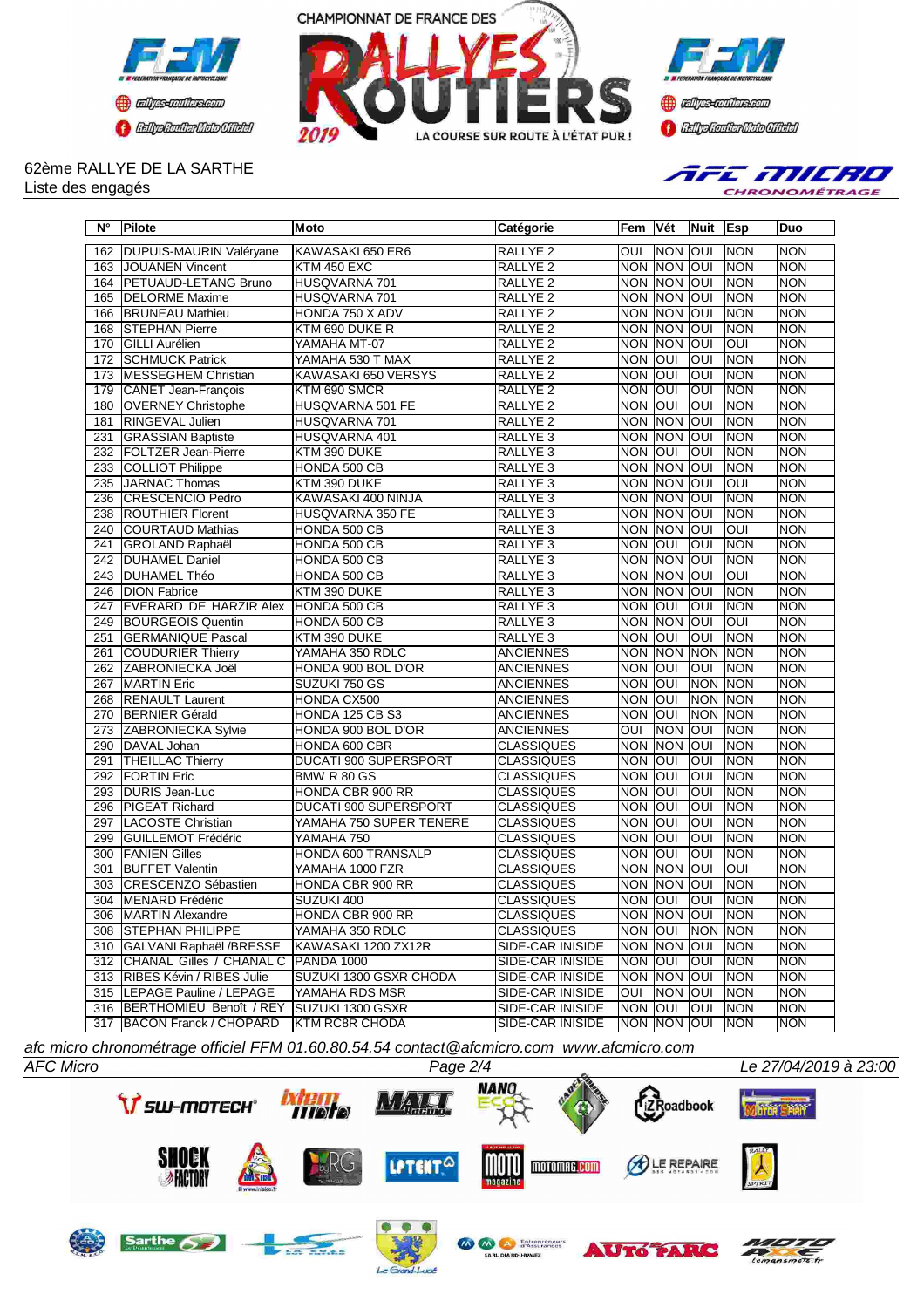



**Confederation Complementation** 

## 62ème RALLYE DE LA SARTHE

Liste des engagés



| $N^{\circ}$ | <b>Pilote</b>                                  | <b>Moto</b>                                     | Catégorie               | Fem        | Vét            | Nuit            | <b>Esp</b> | Duo                     |
|-------------|------------------------------------------------|-------------------------------------------------|-------------------------|------------|----------------|-----------------|------------|-------------------------|
| 319         | GUGLIELMI Séverine / BUL                       | HONDA 1000 CBR                                  | <b>SIDE-CAR INISIDE</b> | loui       | INON           | loui            | Inon       | <b>NON</b>              |
| 322         | CAPDEVILLE Vincent / FOU                       | CHODA 1300 HAYABUSA                             | <b>SIDE-CAR INISIDE</b> | <b>NON</b> | <b>NON</b>     | loui            | <b>NON</b> | <b>NON</b>              |
| 323         |                                                | GOURAUD Roland / MASSO CHODA KAWASAKI ZX 1200 R | SIDE-CAR INISIDE        | <b>NON</b> | loui           | l               | NON        | <b>NON</b>              |
| 324         | TRIGOLET Christophe / TRI                      | SUZUKI 1300 DJ                                  | SIDE-CAR INISIDE        | <b>NON</b> | loui           | loui            | <b>NON</b> | <b>NON</b>              |
| 325         | <b>ERAGNE Olivier / ERAGNE</b>                 | SUZUKI 1000                                     | SIDE-CAR INISIDE        | <b>NON</b> | loui           | loui            | <b>NON</b> | <b>NON</b>              |
| 326         | <b>ISOPE Dominique / PENOT</b>                 | PANDA 1100 GSXR                                 | SIDE-CAR INISIDE        | <b>NON</b> | loui           | OUI             | <b>NON</b> | <b>NON</b>              |
| 327         | CAMUS Christian / CAMUS                        | SUZUKI 1100 GSXR                                | SIDE-CAR INISIDE        | <b>NON</b> | loui           | IOUI            | <b>NON</b> | <b>NON</b>              |
| 328         | VIEMONT Laurent / VIEMON                       | SUZUKI 1300                                     | SIDE-CAR INISIDE        | <b>NON</b> | loui           | loui            | <b>NON</b> | <b>NON</b>              |
| 329         | CHOIN Albert / BORDAS Pat CHODA 1000 GSXR      |                                                 | SIDE-CAR INISIDE        | <b>NON</b> | loui           | loui            | <b>NON</b> | <b>NON</b>              |
| 330         | QUILBAULT Jimmy / BENES HONDA 1000 CBR         |                                                 | SIDE-CAR INISIDE        | <b>NON</b> | <b>NON</b>     | loui            | <b>NON</b> | <b>NON</b>              |
| 332         | <b>BOUDIER Christophe / MAR</b>                | VOXAN VX10                                      | <b>SIDE-CAR INISIDE</b> | <b>NON</b> | loui           | lon             | <b>NON</b> | <b>NON</b>              |
| 333         | AGIN Patrick / POTTIER Chri SUZUKI 1300 B-KING |                                                 | <b>SIDE-CAR INISIDE</b> | <b>NON</b> | loui           | JON             | <b>NON</b> | <b>NON</b>              |
| 334         | TITARD Jean-Louis / ERAG                       | <b>CHODA SUZUKI 1300 GSXR</b>                   | SIDE-CAR INISIDE        | <b>NON</b> | loui           | <b>NON</b>      | <b>NON</b> | <b>NON</b>              |
| 400         | ROBIN Christophe / ROBIN                       | YAMAHA CHODA R1                                 | SIDE-CAR INISIDE        | <b>NON</b> | <b>NON</b>     | loui            | <b>NON</b> | <b>NON</b>              |
| 405         | <b>PORCHER Fabrice</b>                         | YAMAHA 1000 FAZER                               | MAXI RALLYE             | <b>NON</b> | <b>NON</b>     | loui            | <b>NON</b> | <b>NON</b>              |
| 406         | <b>BOISSERIE Philippe</b>                      | APRILIA 1100 TUONO FACTORY                      | MAXI RALLYE             | <b>NON</b> | <b>NON</b>     | loui            | <b>NON</b> | <b>NON</b>              |
| 407         | LEBOUC Sébastien                               | <b>APRILIA 1000 TUONO</b>                       | <b>MAXI RALLYE</b>      | <b>NON</b> | <b>NON</b>     | loui            | <b>NON</b> | <b>NON</b>              |
| 408         | LEROUX David                                   | BMW 1150 ROCKSTER                               | MAXI RALLYE             | <b>NON</b> | <b>NON</b>     | lon             | <b>NON</b> | <b>NON</b>              |
| 409         | LE DUIN Jérôme                                 | HONDA CB 1000 R                                 | <b>MAXI RALLYE</b>      | <b>NON</b> | <b>NON</b>     | loui            | <b>NON</b> | <b>NON</b>              |
| 410         | <b>PACCAULT Renan</b>                          | <b>DUCATI 1100 HYPERMOTARD</b>                  | MAXI RALLYE             | <b>NON</b> | <b>NON</b>     | <b>NON</b>      | <b>NON</b> | <b>NON</b>              |
| 411         | <b>JACQUEMIN Franck</b>                        | SUZUKI 1000 GSXR                                | <b>MAXI RALLYE</b>      | <b>NON</b> | <b>NON</b>     | loui            | NON        | <b>NON</b>              |
| 412         | <b>NOEL Manuel</b>                             | <b>TRIUMPH 1050 TIGER</b>                       | <b>MAXI RALLYE</b>      | <b>NON</b> | <b>NON</b>     | <b>OUI</b>      | <b>NON</b> | <b>NON</b>              |
| 420         | <b>RIBOT Stève</b>                             | TRIUMH 675 STREET                               | RALLYE <sub>1</sub>     | <b>NON</b> | <b>NON</b>     | loui            | <b>NON</b> | <b>NON</b>              |
| 421         | FILLON Joël                                    | <b>HONDA 600 HORNET</b>                         | RALLYE <sub>1</sub>     | <b>NON</b> | <b>NON</b>     | <b>NON</b>      | <b>NON</b> | <b>NON</b>              |
| 422         | <b>JOYAU Laurent</b>                           | YAMAHA MT-09                                    | <b>RALLYE 1</b>         | <b>NON</b> | <b>NON</b>     | loui            | <b>NON</b> | <b>NON</b>              |
| 423         | <b>HAYE</b> Benjamin                           | TRIUMH 675 STREET                               | RALLYE <sub>1</sub>     | <b>NON</b> | <b>NON</b>     | loui            | <b>NON</b> | <b>NON</b>              |
| 424         | GAREST Johan                                   | KAWASAKI 636 ZX6R                               | RALLYE 1                | <b>NON</b> | <b>NON</b>     | loui            | <b>NON</b> | <b>NON</b>              |
| 425         | LEHOUX Thierry                                 | YAMAHA MT-09                                    | RALLYE 1                | <b>NON</b> | <b>NON</b>     | loui            | <b>NON</b> | <b>NON</b>              |
| 426         | <b>GATE Damien</b>                             | <b>TRIUMPH 675 STREET</b>                       | RALLYE 1                | <b>NON</b> | <b>NON</b>     | loui            | <b>NON</b> | <b>NON</b>              |
| 427         | <b>DUJARRIER Thierry</b>                       | YAMAHA MT-09                                    | RALLYE 1                | <b>NON</b> | <b>NON</b>     | loui            | <b>NON</b> | <b>NON</b>              |
| 428         | <b>CADIOU Jean-Manuel</b>                      | YAMAHA MT-09                                    | <b>RALLYE 1</b>         | <b>NON</b> | <b>NON</b>     | loui            | NON        | <b>NON</b>              |
| 429         | <b>ROQUAIN Kevin</b>                           | SUZUKI 600 GSR                                  | RALLYE <sub>1</sub>     | <b>NON</b> | <b>NON</b>     | lon             | <b>NON</b> | <b>NON</b>              |
| 430         | <b>GARNIER Mickaël</b>                         | TRIUMPH 675 STREET TRIPLE                       | RALLYE <sub>1</sub>     | <b>NON</b> | <b>NON</b>     | loui            | NON        | <b>NON</b>              |
| 431         | D'ABRIGEON Franck                              | <b>TRIUMPH 675 STREET</b>                       | <b>RALLYE 1</b>         | <b>NON</b> | <b>NON</b>     | loui            | <b>NON</b> | <b>NON</b>              |
| 432         | MASSON Hugues-Olivier/CA                       | YAMAHA MT-09 TRACER                             | RALLYE 1                | <b>NON</b> | <b>NON</b>     | loui            | <b>NON</b> | $\overline{\text{OUI}}$ |
| 433         | <b>PORE</b> Benoît                             | HONDA 900 CBR                                   | RALLYE 1                | <b>NON</b> | <b>NON</b>     | <b>I</b> NON    | <b>NON</b> | <b>NON</b>              |
| 434         | <b>DELPLANQUE Romain</b>                       | HONDA 600 CBR RR                                | <b>RALLYE 1</b>         | <b>NON</b> | <b>NON</b>     | loui            | <b>NON</b> | <b>NON</b>              |
| 435         | LAVIGNASSE Jean-Pierre                         | YAMAHA 600 R6                                   | RALLYE 1                | <b>NON</b> | loui           | <b>NON</b>      | <b>NON</b> | <b>NON</b>              |
| 436         | GASTINEAU Matthieu / GUIL DUCATI 821 MONSTER   |                                                 | RALLYE <sub>1</sub>     | <b>NON</b> | <b>NON</b>     | <b>NON</b>      | <b>NON</b> | $\overline{\text{OUI}}$ |
| 437         | MORSALINE Thibaud                              | HONDA 600 HORNET                                | RALLYE <sub>1</sub>     | <b>NON</b> | <b>NON</b>     | Jon             | <b>NON</b> | <b>NON</b>              |
| 438         | AMADIEU Yoann                                  | HONDA 600 HORNET                                | RALLYE 1                | <b>NON</b> | <b>NON</b>     | loui            | <b>NON</b> | <b>NON</b>              |
| 449         | <b>SAUVAGE Mathias</b>                         | KAWASAKI 650 ER6                                | RALLYE <sub>2</sub>     | <b>NON</b> | <b>NON</b>     | loui            | <b>NON</b> | <b>NON</b>              |
| 450         | <b>DUBUC Pierre-Adrien</b>                     | KAWASAKI 650 ER6                                | RALLYE <sub>2</sub>     | <b>NON</b> | <b>NON</b>     | loni            | <b>NON</b> | <b>NON</b>              |
|             | 452   MARTINEAU Bertrand                       | YAMAHA MT-07                                    | RALLYE <sub>2</sub>     |            | NON MON JOUI   |                 | <b>NON</b> | <b>NON</b>              |
|             | 453 LASNE Laurent                              | SUZUKI 650 SV                                   | RALLYE <sub>2</sub>     |            |                | NON NON NON NON |            | <b>NON</b>              |
| 454         | MENERET Mickaël                                | KTM 690 DUKE R                                  | RALLYE <sub>2</sub>     |            | NON NON OUI    |                 | <b>NON</b> | <b>NON</b>              |
|             | 455   KERN Simon                               | HYOSUNG COMET 650 GTR                           | RALLYE 2                |            | Inon Inon Ioui |                 | <b>NON</b> | <b>NON</b>              |
| 456         | <b>RICHARD David</b>                           | KTM 690 DUKE                                    | RALLYE <sub>2</sub>     |            | NON NON OUI    |                 | <b>NON</b> | <b>NON</b>              |
|             | 457 ILAROCHE Sébastien                         | YAMAHA XSR 700                                  | RALLYE <sub>2</sub>     |            | Inon Inon Inon |                 | <b>NON</b> | <b>NON</b>              |
| 458         | <b>GOUBET Jean-Christophe</b>                  | <b>KTM 690 SM</b>                               | RALLYE <sub>2</sub>     |            | NON NON OUI    |                 | <b>NON</b> | <b>NON</b>              |
| 460         | MADIOT Laurent                                 | MOTORBIKE 400 DRZ                               | RALLYE <sub>3</sub>     |            | NON NON OUI    |                 | <b>NON</b> | <b>NON</b>              |